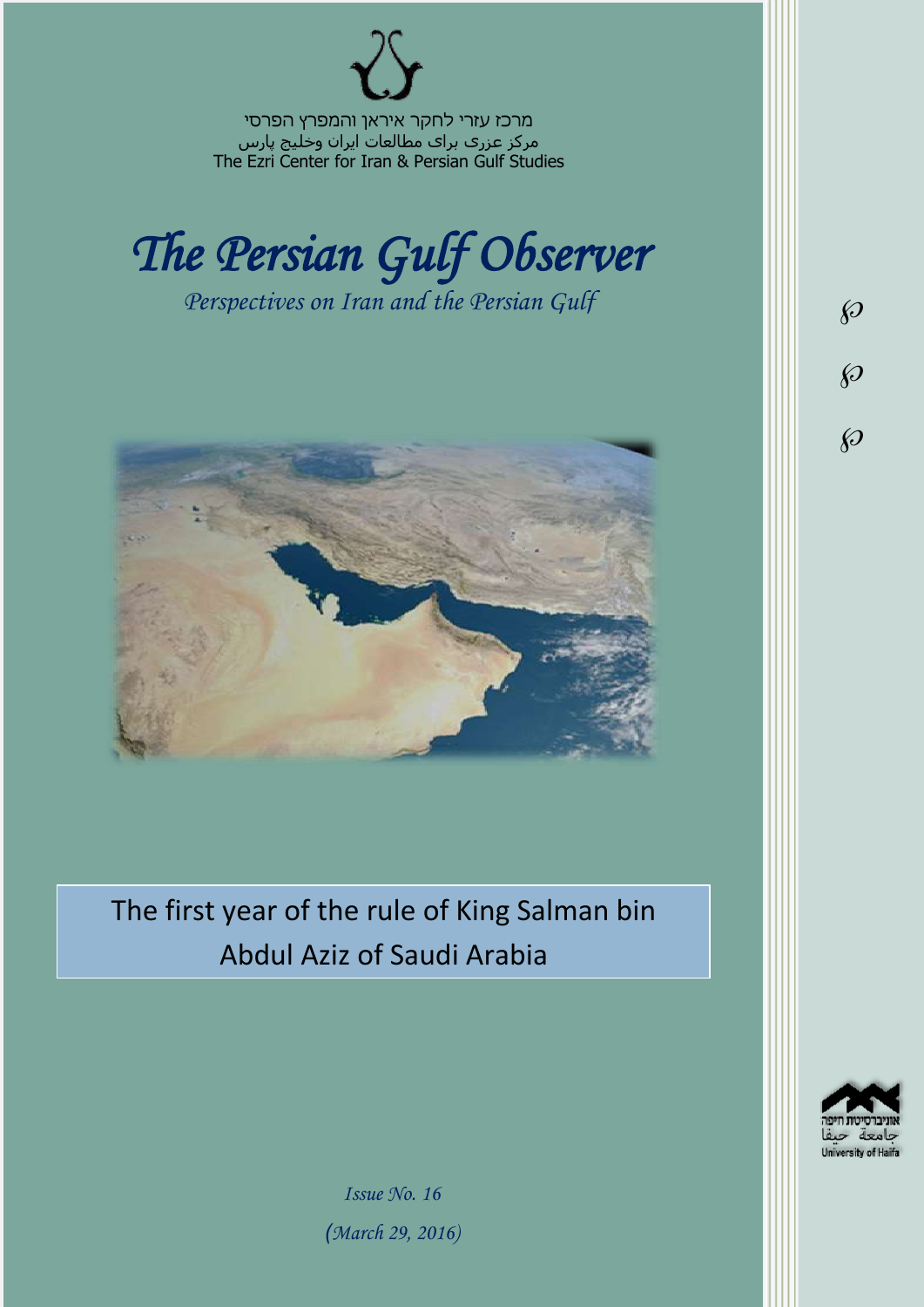The Ezri Center for Iran & Persian Gulf Studies at the University of Haifa is happy to launch *The* Persian Gulf Observer: Perspectives on Iran and the Persian Gulf. The Persian Gulf Observer will be published periodically, expressing the views and analysis of the Ezri center's researchers on various issues concerning the Persian Gulf region and the countries which lay by its shores. Attached please find the sixteenth issue written by Dr. Glen Segell on "The first year of the rule of King Salman bin Abdul Aziz of Saudi Arabia"

You are most welcome to follow the Ezri Center's twits at: <https://twitter.com/EzriCenter> , be our friend on Facebook: [https://www.facebook.com/pages/The-Ezri-Center-for-Iran-and-](https://www.facebook.com/pages/The-Ezri-Center-for-Iran-and-Persian-Gulf-Studies/141080069242626)[Persian-Gulf-Studies/141080069242626](https://www.facebook.com/pages/The-Ezri-Center-for-Iran-and-Persian-Gulf-Studies/141080069242626)

Watch and listen to conferences and lecturers in the Center's YouTube channel:

<https://www.youtube.com/channel/UCZdzvlhv7a8nxLjYZdaz68Q>

and visit our site:<http://gulfc.haifa.ac.il/>

You are also cordially invited to visit our site in Persian [www.TeHTel.com,](http://www.tehtel.com/) where you could find interesting material on various aspects of the life in Israel.

## DOG DOG DOG DOG DOG DOG DOG

מרכז עזרי לחקר איראן והמפרץ הפרסי באוניברסיטת חיפה שמח להשיק את :The Persian Gulf Observer

Perspectives on Iran and the Persian Gulf, בו יוצגו מאמרי דעה שיופצו בתדירות תקופתית, פרי- עטם של חוקרי

המרכז על מגוון נושאים מאזור המפרץ הפרסי והמדינות השוכנות לחופיה.

להלן הגיליון החמישה-עשר ובו מאמר מאת ד"ר גלן סגל בנושא "השנה הראשונה של שלטון המלך סלמאן בן עבד-אלעזיז של ערב הסעודית"

אנו מזמינים אתכם לעקוב אחרי ציוצי המרכז בכתובת: [EzriCenter/com.twitter://https](https://twitter.com/EzriCenter) ,

[https://www.facebook.com/pages/The-Ezri-Center-for-Iran-and-](https://www.facebook.com/pages/The-Ezri-Center-for-Iran-and-Persian-Gulf-Studies/141080069242626)

[Persian-Gulf-Studies/141080069242626](https://www.facebook.com/pages/The-Ezri-Center-for-Iran-and-Persian-Gulf-Studies/141080069242626)

לצפות ולהאזין לכנסים והרצאות בערוץ היו-טיוב של המרכז:

<https://www.youtube.com/channel/UCZdzvlhv7a8nxLjYZdaz68Q>

<http://gulfc.haifa.ac.il/> ולבקר אותנו באתר הבית

דוברי ויודעי הפרסית שביניכם מוזמנים לבקר באתר שלנו בשפה הפרסית [com.TeHTel.www](http://www.tehtel.com/) בו ניתן למצוא חומרים מעניינים על היבטים שונים של החיים בישראל.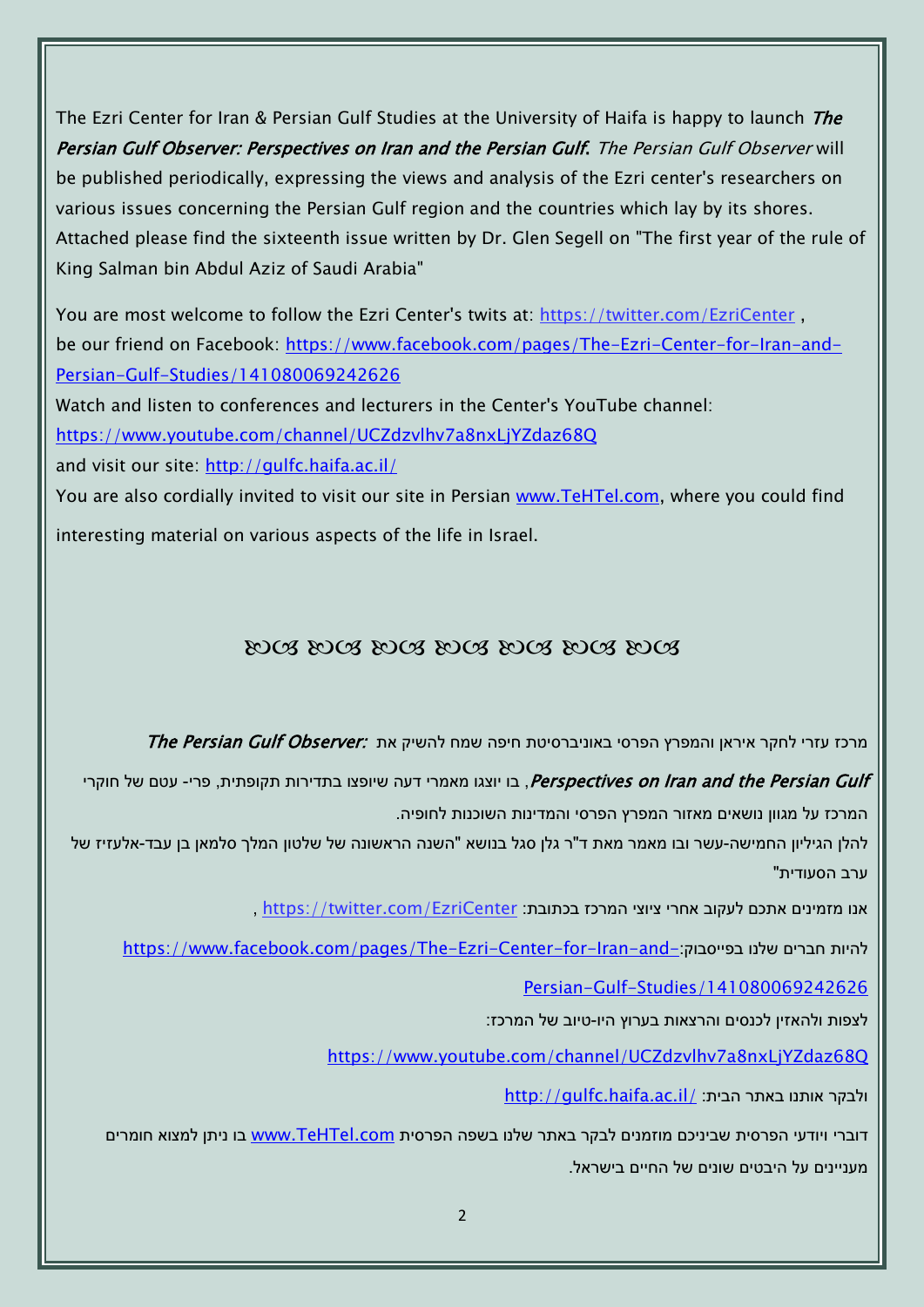The desert sand in the hour glass falling by gravity tolls not time but destiny provides an apt analogy to the passing of the first anniversary of the rule of King Salman bin Abdul Aziz in Saudi Arabia. Since taking reign after the death of his predecessor on 23 January 2015 he is reputed to lack the ability to concentrate for long periods due to age and illness; not different from his predecessor. The destiny of his kingdom is beyond his control and appears to be falling deeper into many crises including leadership struggles, regional security and foreign policy debacles, domestic terrorism and economic strife, just to mention a few.

Although not reported by the local media that fear to criticise the authorities there are many signs of state collapse and leadership crises. Waiting in the sidelines are a cadre of hopeful successors' who are devoting their time more to the power struggle than to governance of the kingdom. These include Crown Prince Mohammad bin Nayef bin Abdul Aziz who is also First Deputy Prime Minister and Minister of the Interior and Deputy Crown Prince Mohammad bin Salman who is also Second Deputy Prime Minister and Minister of Defence. The former is first in line to the throne but only a nephew of the new king while the later is the second in line to the thrown but the son of the new king. Not left out is Prince Talal bin Abdul Aziz's campaign against any and all royal decisions, announcing neither pledge of loyalty nor obedience.

To date there is no clear indication or set process of how rule will pass to any of these in a peaceful manner. What is clear is that if the king and hopeful successors were to devote their attention to the affairs of their kingdom; then they could well start with the wars it is embroiled in. Perhaps the most salient is the war in Yemen being the closest on its southern border, and threatening to destroy unity of the Arab and Muslim nation. Yemen and the various rebel factions and extremist groups that reside there including al-Qaeda have been a thorn and threat to the region and Saudi Arabia in particular for many years.

Under the slogan of "restoring the hope" in Yemen, the king formed a military coalition of 10 countries to restore the ousted president. Despite pledges of support the more powerful of these, Egypt and Pakistan, refused to take active part leaving most battles to the Saudis and Emirates and some mercenaries. There is no end in sight to this war.

3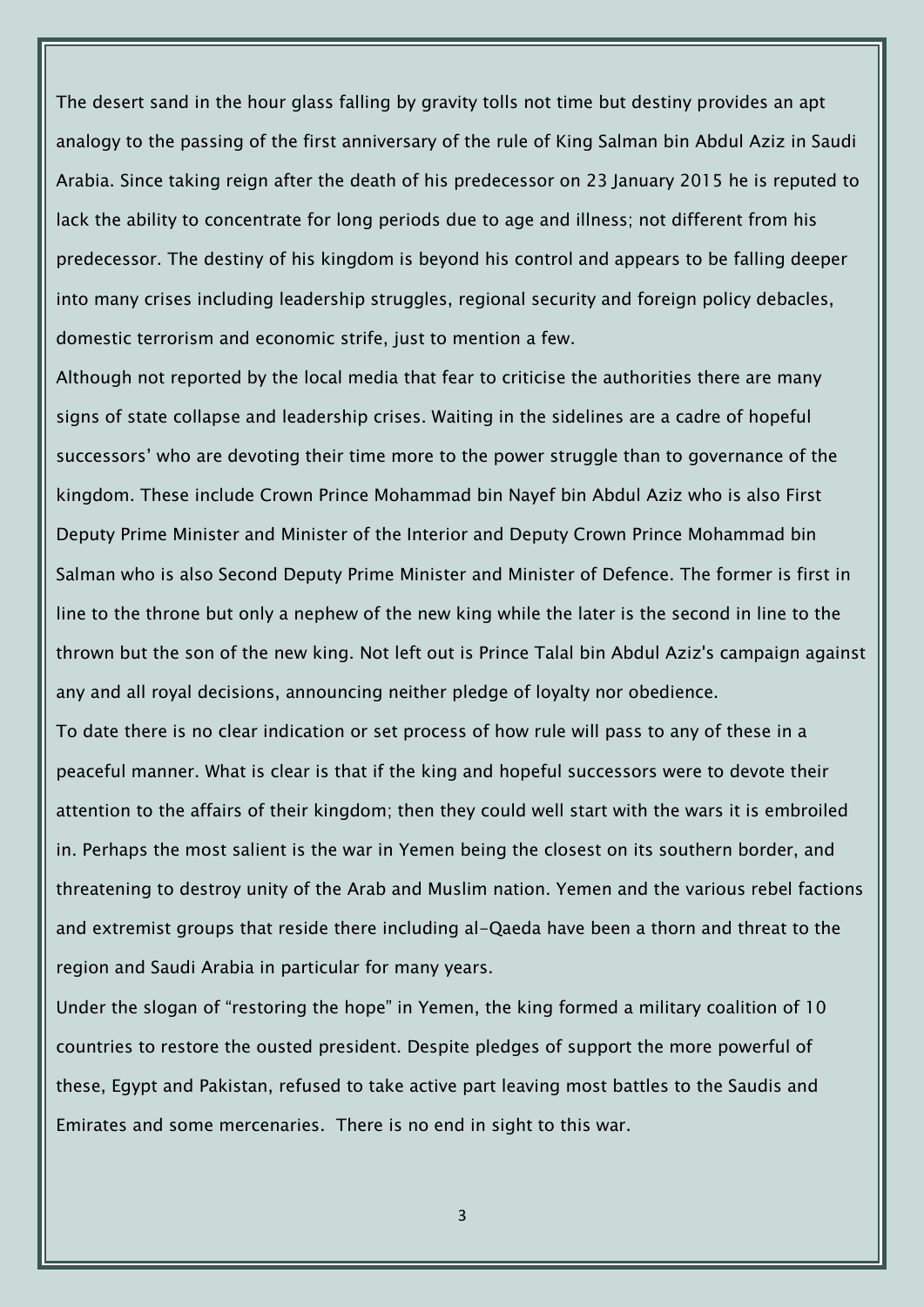To the north the war in Syria is no different. Originating as an Arab Spring effort to topple the Alawi Ba'ath party regime of President Assad the civil war became protracted. It has involved a few hundred rebel groups against Assad, the Islamic State attempting to create a Caliphate, Iranian Shia sponsored groups supporting Assad including Hezbollah from Lebanon and intervention from Russia.

The king leads a coalition of Sunni states engaged in a costly and lengthy effort to topple the Assad regime as a proxy to its confrontation with to Shia Iran rather than to place any particular rebel group into power. In both Syria and Yemen and despite high expenses and many announced goals the king hasn't been able to make any achievements. Heading to the negotiation table to stop the war would be hard without confessing defeat. At the same time the king is also threatened by the Islamic State that that is engaged in terrorism against his rule in Saudi Arabia.

War in Syria and Yemen has not only reshaped regional security but also reflects a difference of opinion between the king and the United States. President Obama is insisting on a solution to the crises in Yemen while doing little regarding Syria. The differences are further exacerbated by the Iranian nuclear deal that the king sees as American support for Iran at the expense of Saudi interests.

If these foreign wars, regional security and relations with the United States were the only crises and worries that faced the new king then it might have been possible for advisors to reflect and adjust policies accordingly. However these are both influencing domestic affairs and are an extension of the domestic crises. The domestic crises of terror and debt that the new king is experiencing are one that his predecessors would never have feared.

The terror comes in the form of attacks and bombs by both Sunni and Shia groups. During the first year of the king's reign these included Islamic State suicide attacks in the Mosque of Imam Ali bin Abi Taleb in al-Qudeih in the eastern al-Qatif Province and the Imam al-Hussein Mosque in the eastern al-Anoud neighbourhood, a booby-trapped car in front of a checkpoint on the way to al-Haer-Riyadh, an armed attack against the Haidariya Husseiniya in Sehat, and an explosion that targeted a mosque belonging to the Ismaili sect in Najran, south Saudi Arabia. These pale in

4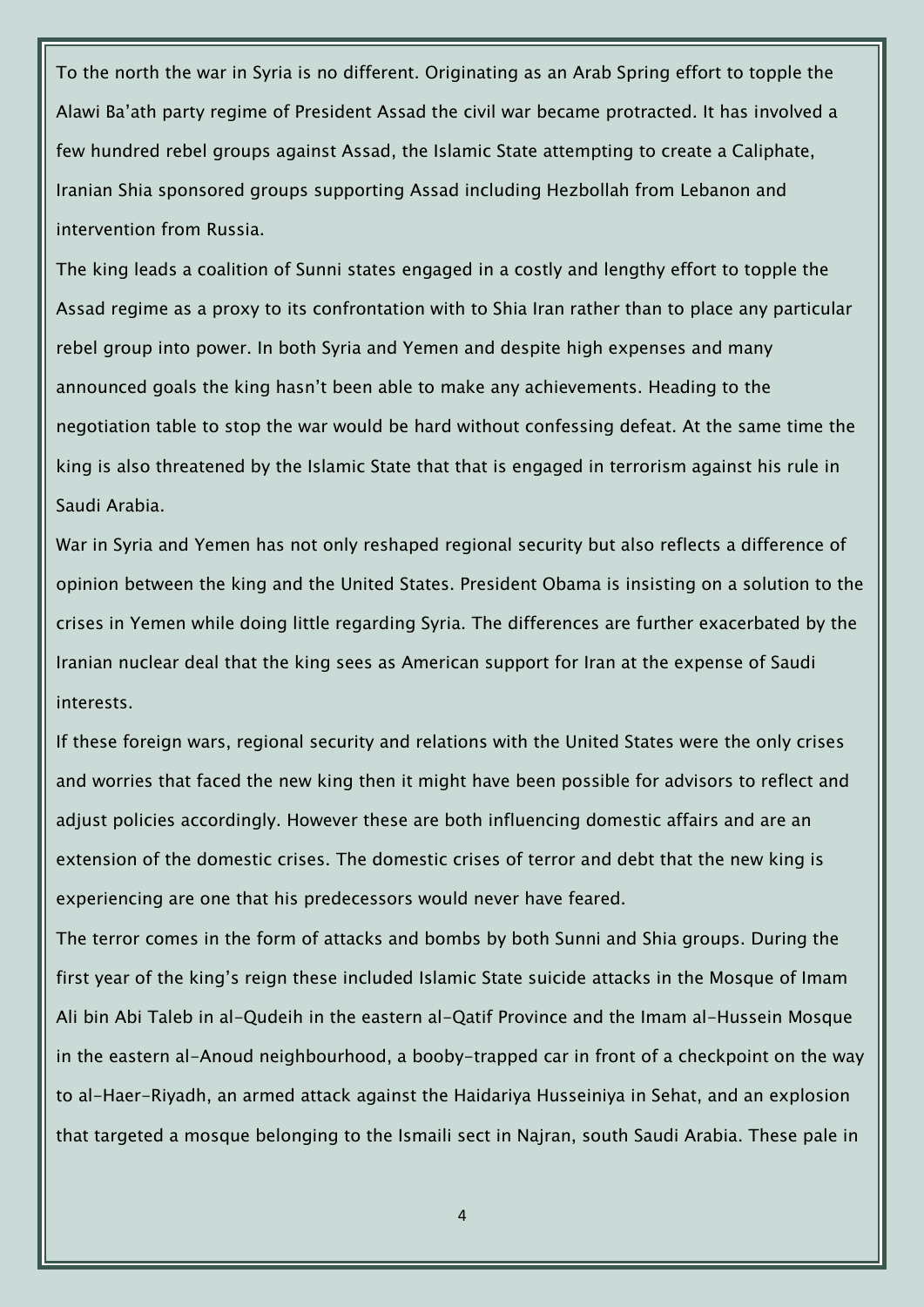comparison to the Mena tragedy classified as the bloodiest incident in the history of Haj pilgrimage, claiming the lives of 2121 victims.

Saudi citizens might be forgiving of Royal family leadership feuds, foreign wars, decreased regional security and deteriorating relations with the United States. Even isolated domestic terrorism could be brushed off as worries for the new king. However the average Saudi citizen has also felt the results, consequences, ramifications and overall instability in his own pocket. This makes the rule of the new king precarious.

In brief the oil-rich kingdom has a debt that exceeds 80 billion dollars. This results from a policy of burning billions of its financial stock to keep oil prices low or below 50 dollars per barrel, and at the same time, to meet expenses regarding the wars in Yemen and Syria. Little can be done to change this policy as is coupled with another policy of swamping the market with oil products adopted to harm the Iranian and Russian economies and prevent the Americans from extracting shale oil.

Such economic debt has pushed the new king towards imposing new and unpopular policies, such as lifting support of fuel prices, imposing taxes on water and electricity services, and even planning to impose value-added taxes. Not even the introduction of domestic reforms such as permitting women the right to vote in and contest municipal elections has bolstered support for his beleaguered rule.

Yet the first year of the new king's rule will not be remembered uniquely for any of this. All of these could be are part and parcel of any Middle East states' politics and economics. Why should Saudi Arabia, its king and its citizens be different or be seen to be different from any others in the region.

The main event will mark the first year of the rule of King Salman bin Abdul Aziz in Saudi Arabi as unique is the series of bloody executions. The new king ordered the execution of over 150 people including the prominent Shia Sheikh Nimr Baqir al-Nimr. Such executions are not dissimilar to those performed by the Islamic State and for similar reasons; threats to Sunni Islam, the king and the state.

Such executions not only shook the Muslim world but also caused the eruption of a crisis between the Saudi Kingdom and the Islamic Republic of Iran. Breaking off diplomatic ties was